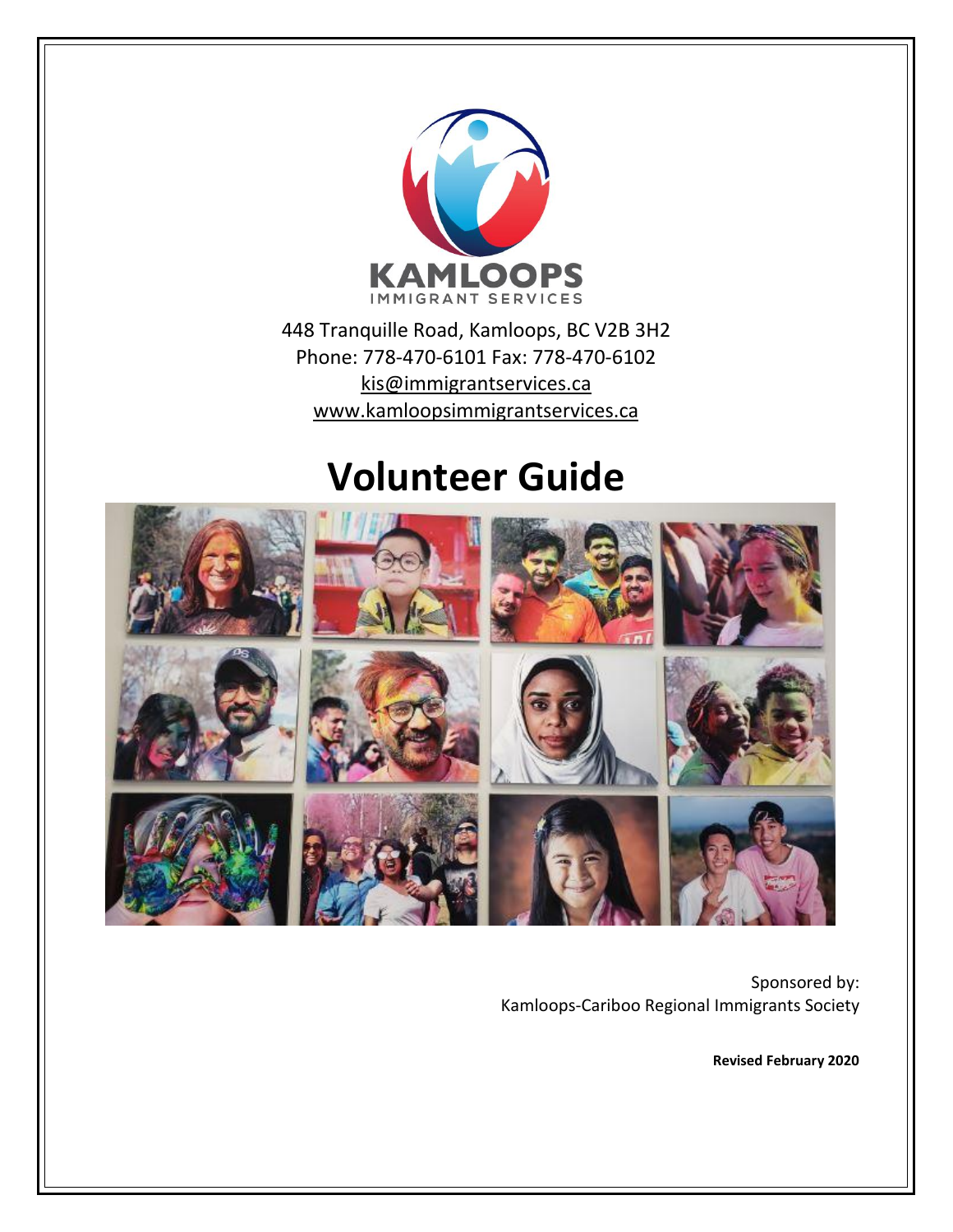# **Table of Contents**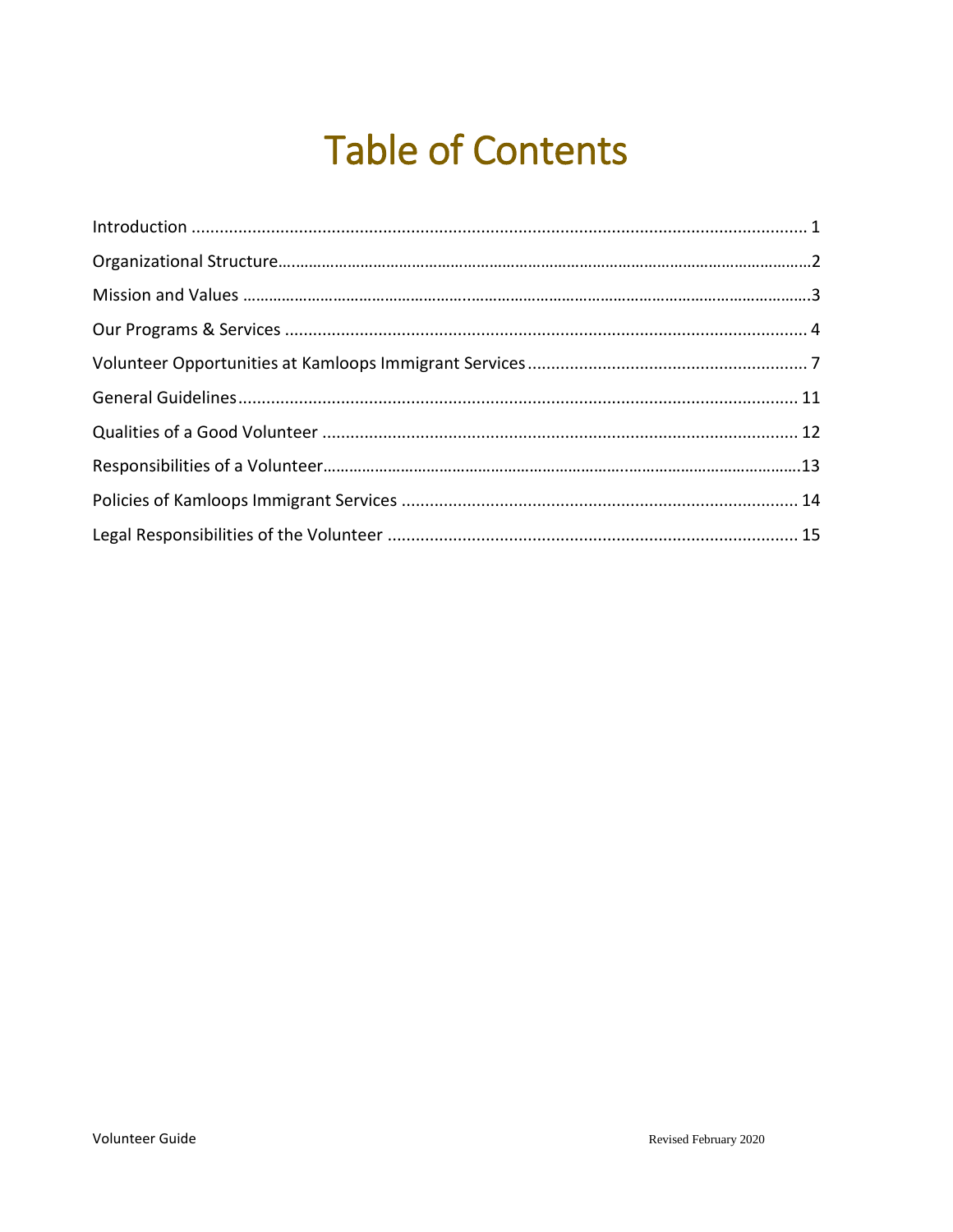## Introduction

<span id="page-2-0"></span>"Volunteering is fundamental to a healthy and democratic society; all citizens have a right and a responsibility to contribute in the manner that works for them" The Canadian Code for volunteer involvement

As Newcomers you may be looking to volunteering as a way to contribute and integrate into your new community, develop skills, and gain Canadian experience.

As Canadians you may be looking to volunteering as a way to strengthen your ties to the community, exposing you to people with common interests, neighbourhood resources, and fun and fulfilling activities.

We are thankful for the opportunity to develop with you a reciprocal relationship where your goals and the agency's mission are considered in a mutual approach to building community.

We have compiled information and guidelines to help you succeed as a KIS volunteer.

We look forward to growing with you.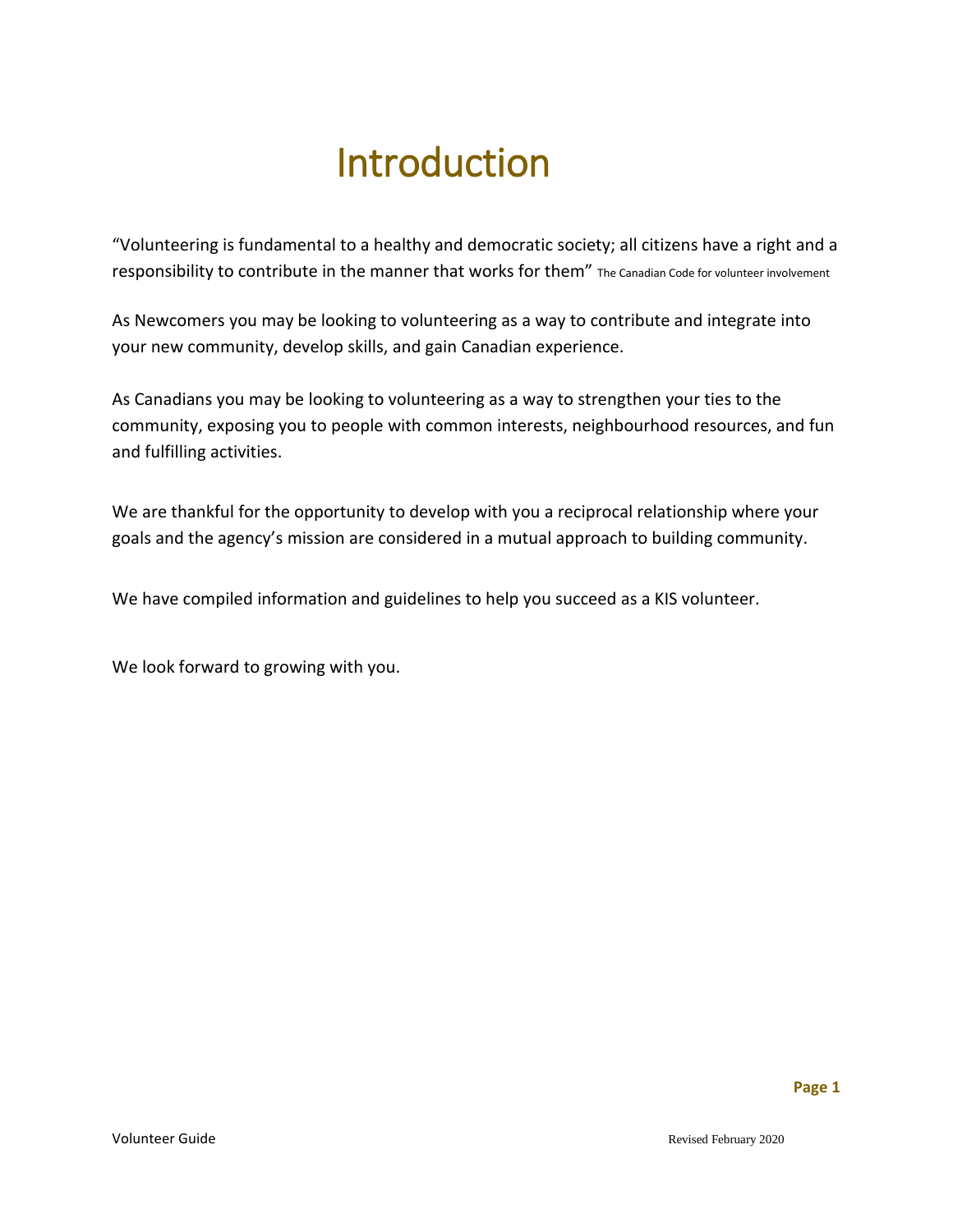

Kamloops-Cariboo Regional Immigrants Society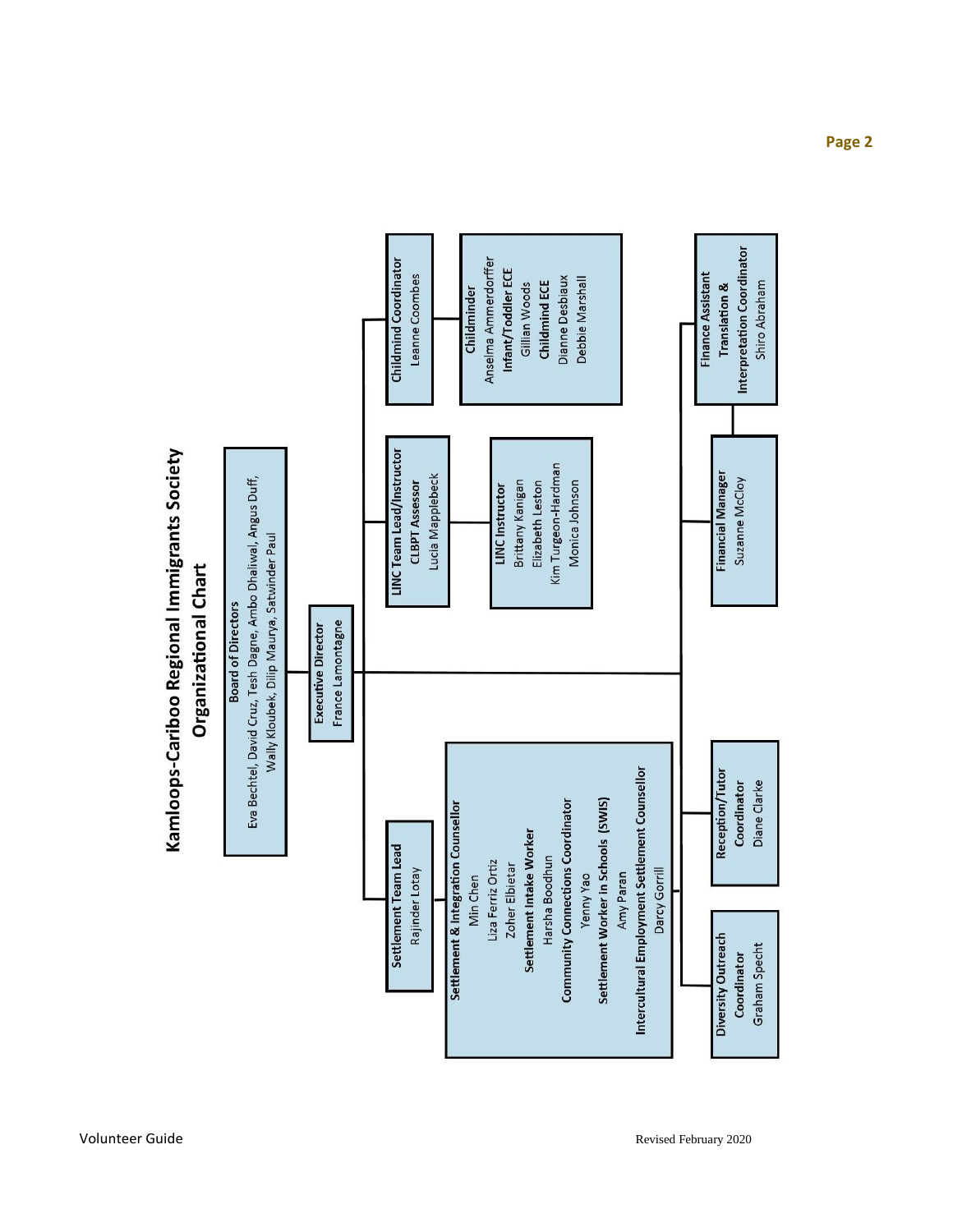# Mission and Values

Kamloops-Cariboo Regional Immigrants Society is a not for profit, registered society and registered charity. Programs and services are delivered through an agency "Kamloops Immigrant Services."

### Mission

- To deliver a broad range of programs which are sensitive to the needs of the culturally diverse community.
- To deliver programs and activities designed to facilitate immigrants, visible minorities, first generation Canadians and their families in becoming full and equal members of Canadian society.
- To inform and sensitize the region on immigration, settlement, integration, and multicultural issues.
- To promote the elimination of racism and to facilitate organizational and institutional change.
- To provide assistance necessary for immigrants, visible minorities and first generation Canadians and their families to become full and equal members of Canadian society.
- To facilitate organizational and institutional change to meet the needs of a culturally diverse society.

### Values

Kamloops-Cariboo Regional Immigrants Society operates according to the following core values:

- **Excellence in service delivery**
- **Mutual respect**
- **Inclusiveness**
- **Collaboration**
- **-** Harmony
- **Diversity**
- **-** Honesty
- **Integrity**
- **Equity**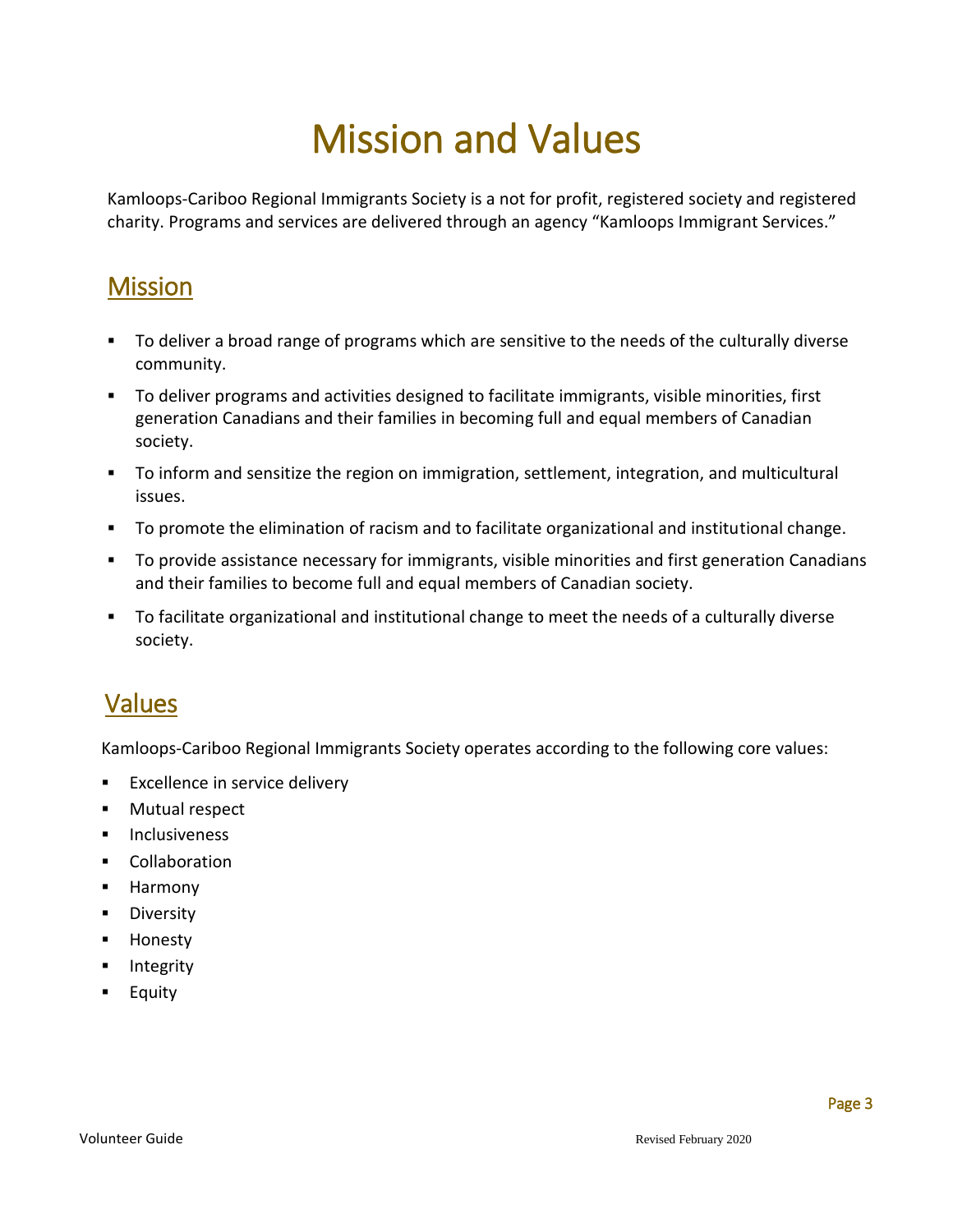# Our Programs & Services

### <span id="page-5-0"></span>**Our Programs**

- **Settlement Services**
- **English Language Instruction**
- **Employment-Readiness Services**
- **Settlement Workers in Schools**
- **•** Orientation clinics and classes
- **EXECUTE:** Life Skills workshops
- **Wellness activities**
- **Diversity and outreach**
- **ESL Tutoring**
- **•** Mentoring
- **Translation and Interpretation**

#### Settlement Services

- **Needs Assessment**
- **Information and Orientation**
- **Referrals to service providers**
- **•** Connections to government programs
- **Advocacy**
- **EXEC** Citizenship preparation
- Multilingual staff 14 languages
- **Community connections**

### **Support Services**

- **Free childminding on-site while eligible clients access KIS services**
- **Translation and Interpretation (fee for service, more than 40 languages available)**
- **EXECOULDEN** Crisis Counselling
- **EX Conversation Circles English practice**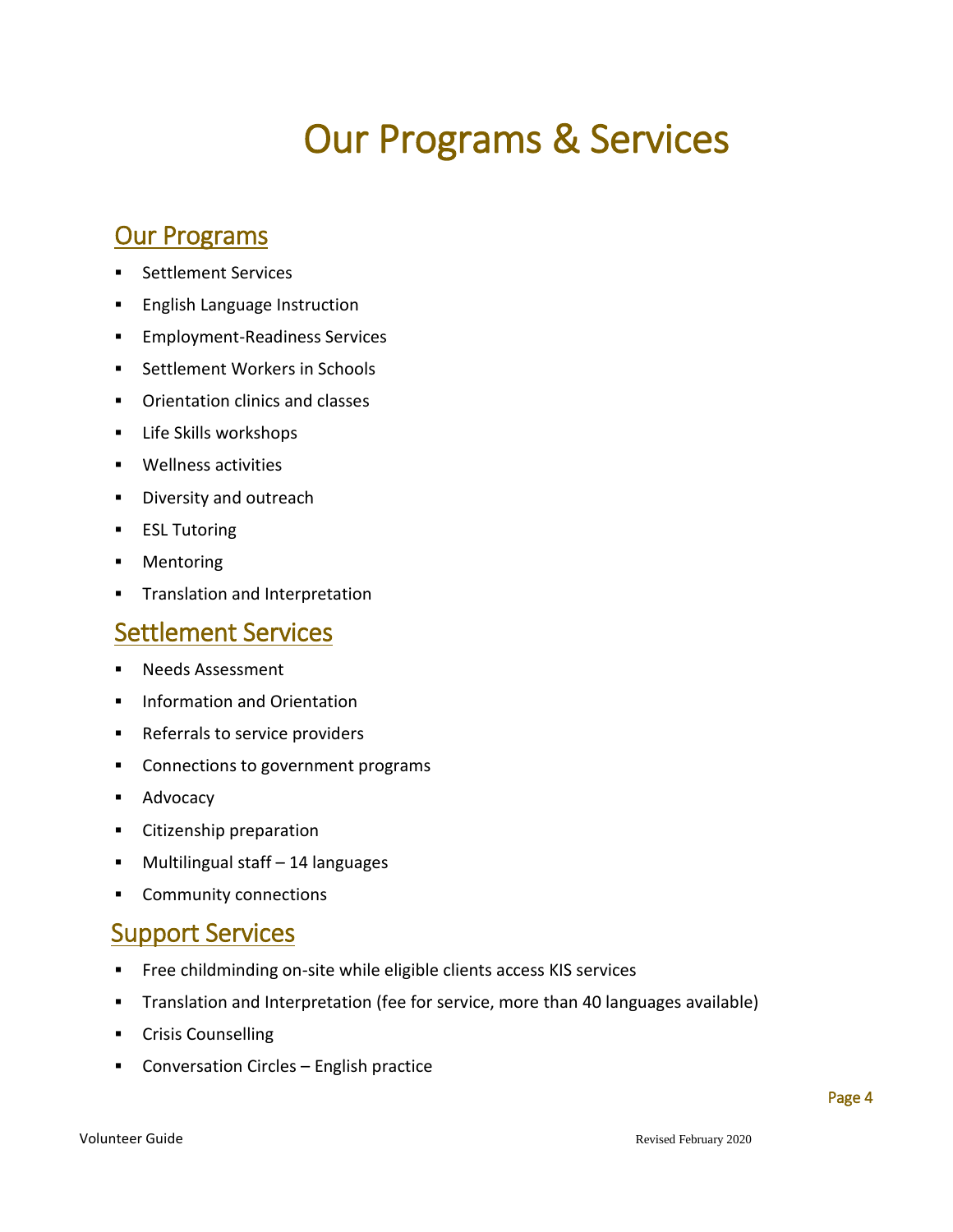### Intercultural Employment Settlement Program

- **Skills development**
- **Job search and local resources**
- **Employment needs assessment**
- **Job search & job readiness coaching**
- **Job leads and employment opportunities**
- **Entrepreneur support and resources**
- **Referrals**
- **Workplace culture**
- Skills development and training support

### Settlement Workers in Schools (SWIS)

- Connecting immigrant refugee students and families to school, community, government resources including access to recreation for low income families
- **School registration and orientation Elementary and Secondary Students**
- Understanding school policies and procedures
- **Communicating with teachers and administrators**
- **Parent-Teacher interview support**
- Workshops and information sessions (Parenting in Canada, Lunch Box Nutrition)
- **Consultation on school transition**
- Advocating for newcomer students and families

#### Community Connections

- Social, cultural and professional interactions
- **Citizenship 101 study**
- **Learn to camp**
- **Blazers hockey games**
- **Local community events and field trips**
- **Mentorship program**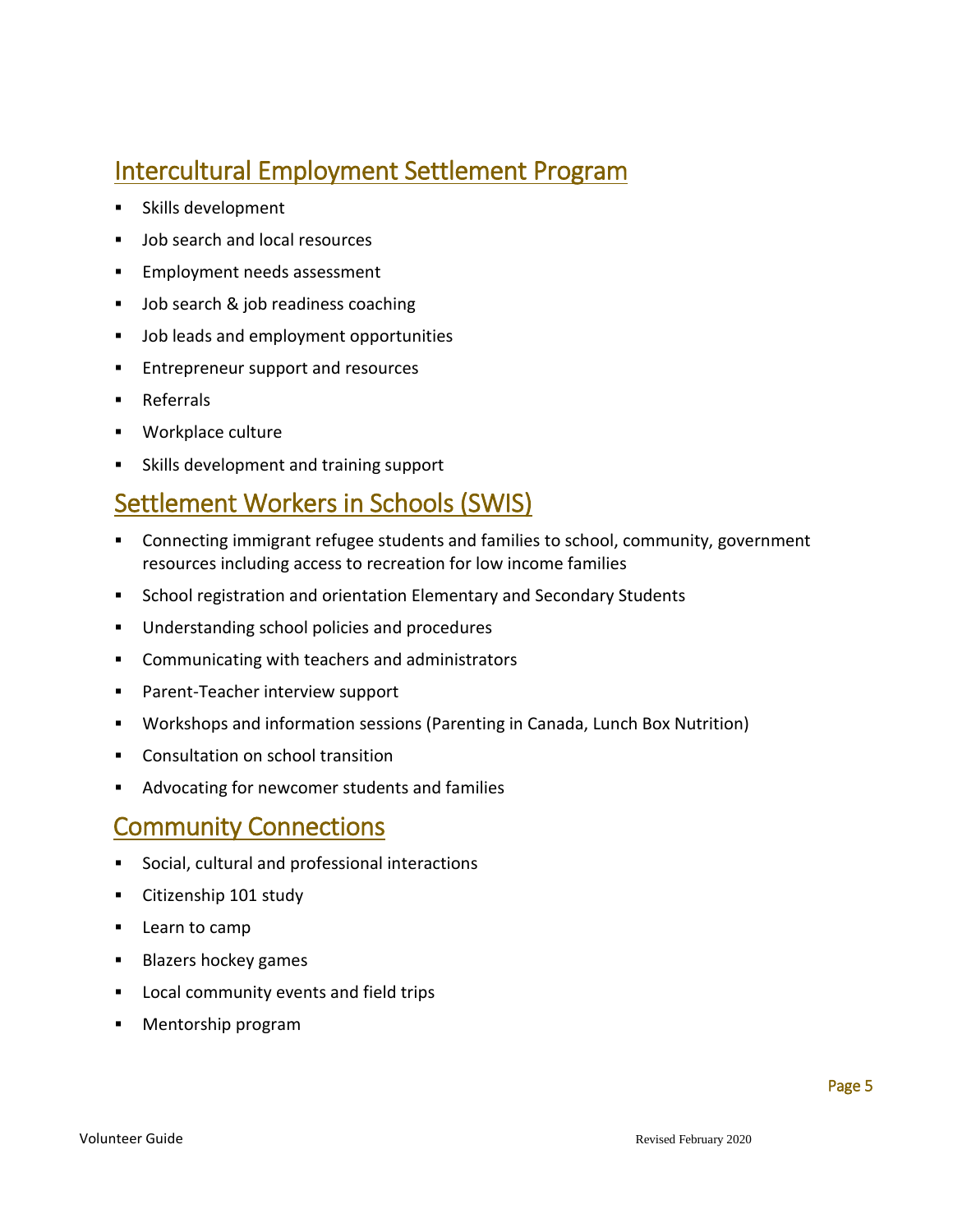### Community Connections continued

- **EXEC** Skills workshops
- **Hiking, yoga, gardening**
- **Nore activities available**

#### Language Instruction for Newcomers to Canada (LINC)

- **Free English classes (Literacy to CLB 8) for eligible clients**
- **Flexible schedule: morning, afternoon and evening classes**
- **Small groups, great atmosphere**
- **FICUM** Focus on life in Canada, employment, including field studies
- Certified Canadian Language Benchmark Placement Test (CLBPT)
- Seats available for non-eligible clients for a fee

#### **Diversity**

- Promotes a welcoming community through workshops, events and activities
- **Presentations in schools and organizations**
- **Promotion of Multiculturalism**
- **Community events and field trips**
- **Collaboration with local agencies**
- Weekly "Community Connection" activities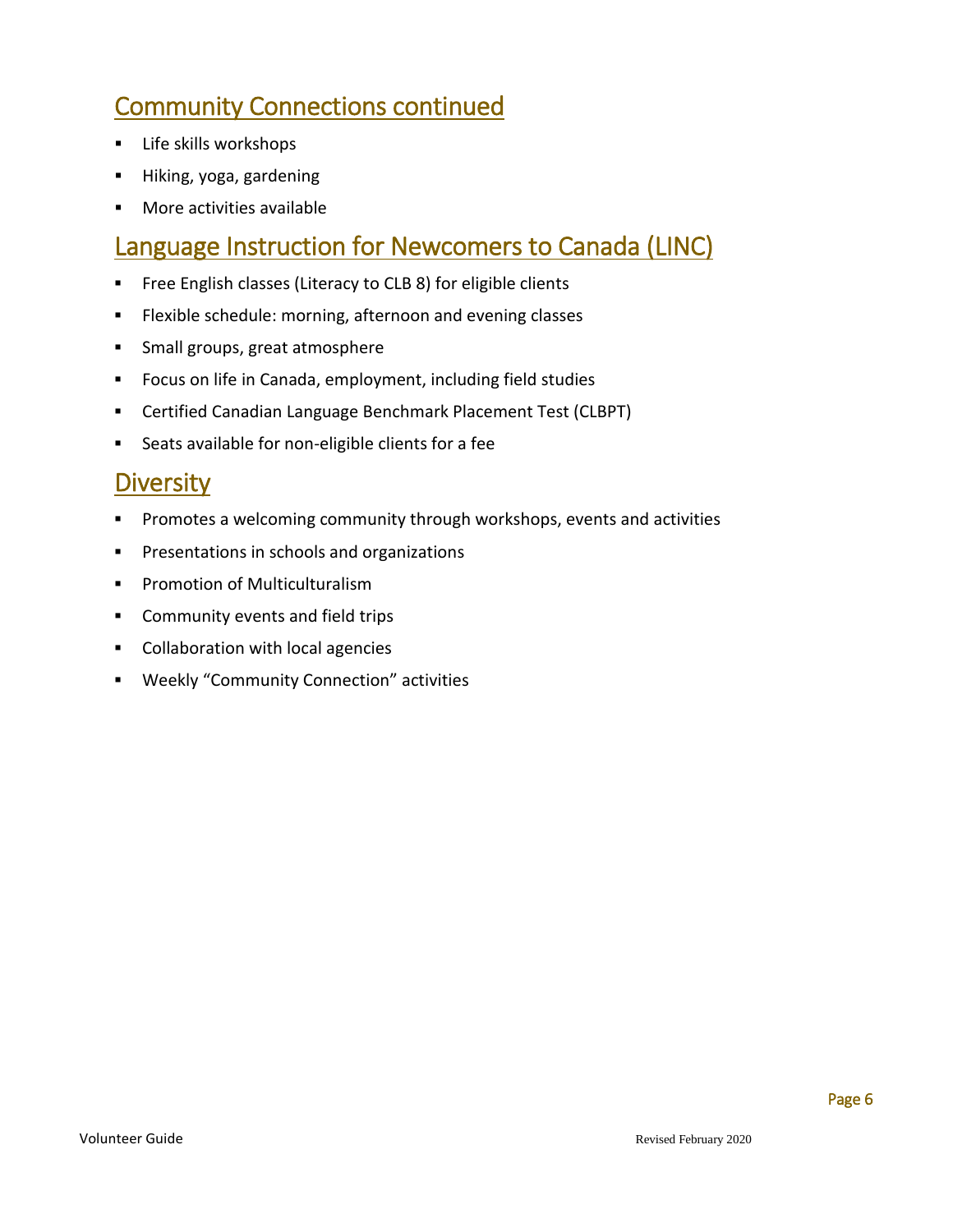# <span id="page-8-0"></span>Volunteer Opportunities at Kamloops Immigrant Services

## Childmind Support

| Description:                        | Help our experienced childminders care for newcomer children, to allow their<br>parents to attend our classes and events.                                                                                                                                                                                                                                                                                                  |
|-------------------------------------|----------------------------------------------------------------------------------------------------------------------------------------------------------------------------------------------------------------------------------------------------------------------------------------------------------------------------------------------------------------------------------------------------------------------------|
| Duties:                             | - Assist with the preparation of snacks, arts/crafts, indoor & outdoor activities.<br>- Assist children with arts/crafts, mealtimes, games & activities.<br>- Respect & follow the guidance of the Childmind Coordinator, childminding<br>guidance policies and the confidentiality agreement.<br>- Regular scheduled attendance.                                                                                          |
| Prerequisites:                      | Gain experience working with children! We welcome responsible adults, certified<br>ECE (Early Childhood Education) Assistants and/or individuals with or working<br>towards a full ECE certification. You will gain experience working with children<br>under the guidance of an Early Childhood Educator. We are looking for an<br>individual who is committed to support children to achieve their development<br>goals. |
| وتمتلم متمسم بالمراح وتمتلم أممر مم |                                                                                                                                                                                                                                                                                                                                                                                                                            |

### Translator/Interpreter

| Description:   | Support newcomers the general public while using your communication and<br>language skills! We coordinate an Interpretation and Translation Service, provided<br>through a network of volunteers and professionals. Translation involves working<br>with documents in different languages. These often need to be notarized as well.<br>Interpretation involves verbal skills, helping people with different languages<br>understand each other. Volunteers are needed to translate (written) and interpret<br>(oral) for clients and for other organizations (i.e. hospital, court, R.C.M.P.). |
|----------------|-------------------------------------------------------------------------------------------------------------------------------------------------------------------------------------------------------------------------------------------------------------------------------------------------------------------------------------------------------------------------------------------------------------------------------------------------------------------------------------------------------------------------------------------------------------------------------------------------|
| Duties:        | - To interpret and translate accurately<br>- To respect and abide by strict rules of confidentiality<br>- To remain impartial and have the capacity to be passively receptive.<br>- To attend all relevant training sessions                                                                                                                                                                                                                                                                                                                                                                    |
| Prerequisites: | This person must be bilingual and bicultural and must have a good understanding<br>of the Canadian system. Volunteers must undergo orientation.                                                                                                                                                                                                                                                                                                                                                                                                                                                 |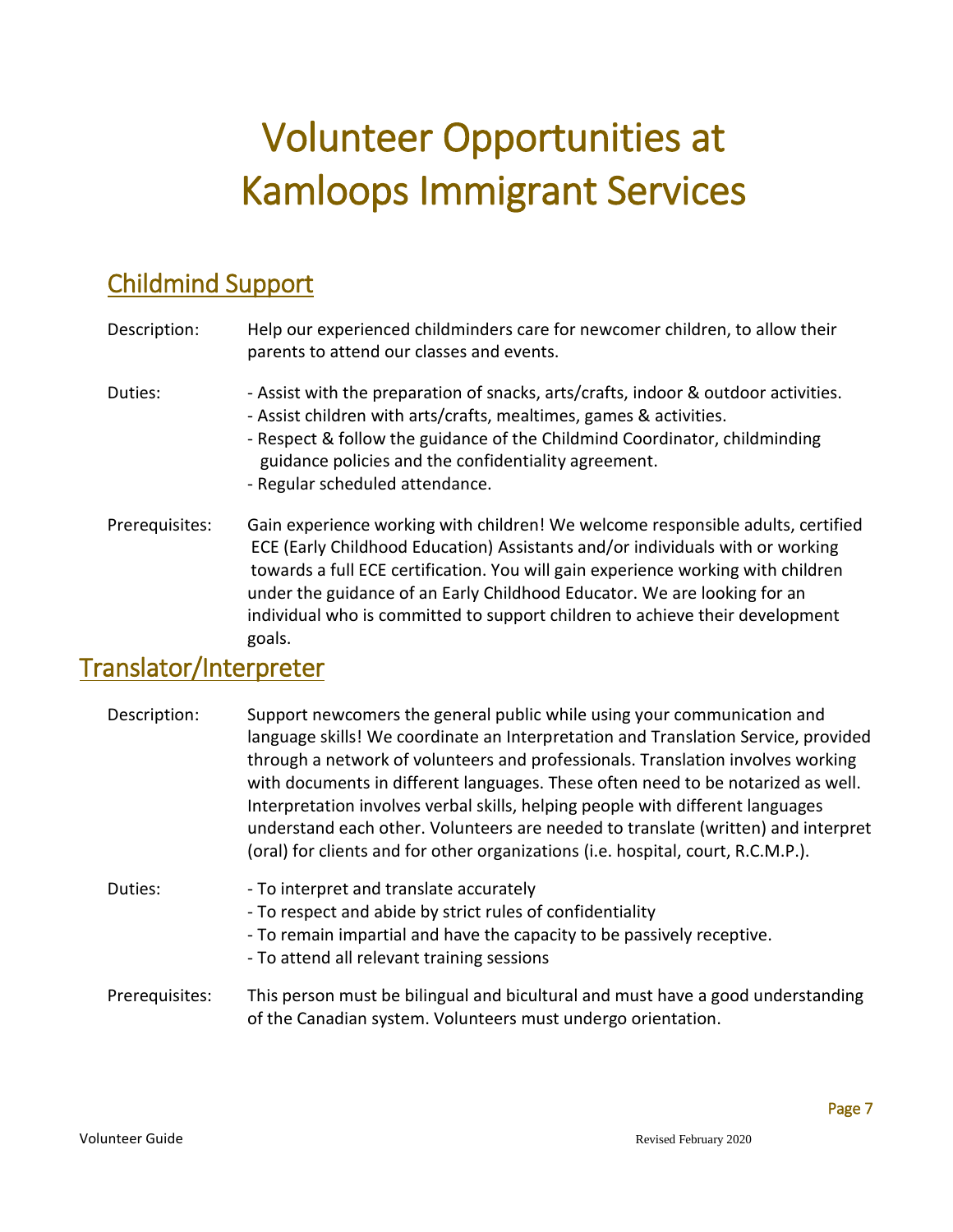## E.S.L. Tutors

- Description: Provide extra support for a newcomer as they work towards their goal of English language acquisition. Gain experience as a tutor while assisting immigrants to improve their English skills and learn more about Canada by establishing a link with a volunteer within the community! Volunteers are placed according to their previous experience and interest in learners who are unable to attend regular LINC (Language Instruction for newcomers to Canada) classes or who have special learning needs. Assist newcomers with improving their English language skills in an informal environment, working on a one-on-one basis with individuals with diverse language skills levels.
- Duties: The Provide one-on-one support and English language instruction

Prerequisites: Experience teaching, TESL certificate, excellent English language skills, patience, and non-judgemental attitude.

#### Conversation Circle

Description: Encourage a group of 2-5 newcomers to practice speaking English in the weekly conversation group. Conversation questions will be provided on a different topic each week. Duties: The Surface all participants get a chance to practice speaking Explain difficult vocabulary, expressions, and grammar - Promote an inclusive, respectful environment Prerequisites: Previous teaching experience is preferred. Excellent English language skills, personable, non-judgemental.

### Community Connections Mentorship

| Description: | The mentorship Program matches newcomers to Canada with a volunteer who is<br>familiar with Kamloops to meet once per week. This is a fun, friendship based<br>program, and is very rewarding for both participants and volunteers. You are<br>welcome to share skills, knowledge and time with newcomers helping them adjust<br>to life in Kamloops by teaching them about Canadian culture and lifestyle,<br>community resources, how to connect with local people and improve their<br>English. You will be matched with a newcomer based on shared interests and<br>many matches turn into lasting friendships. |
|--------------|---------------------------------------------------------------------------------------------------------------------------------------------------------------------------------------------------------------------------------------------------------------------------------------------------------------------------------------------------------------------------------------------------------------------------------------------------------------------------------------------------------------------------------------------------------------------------------------------------------------------|
| Duties:      | - Take the initiative in contacting your match<br>- Meet weekly at a place/time that is mutually agreeable                                                                                                                                                                                                                                                                                                                                                                                                                                                                                                          |

- Respect and abide by strict rules of confidentiality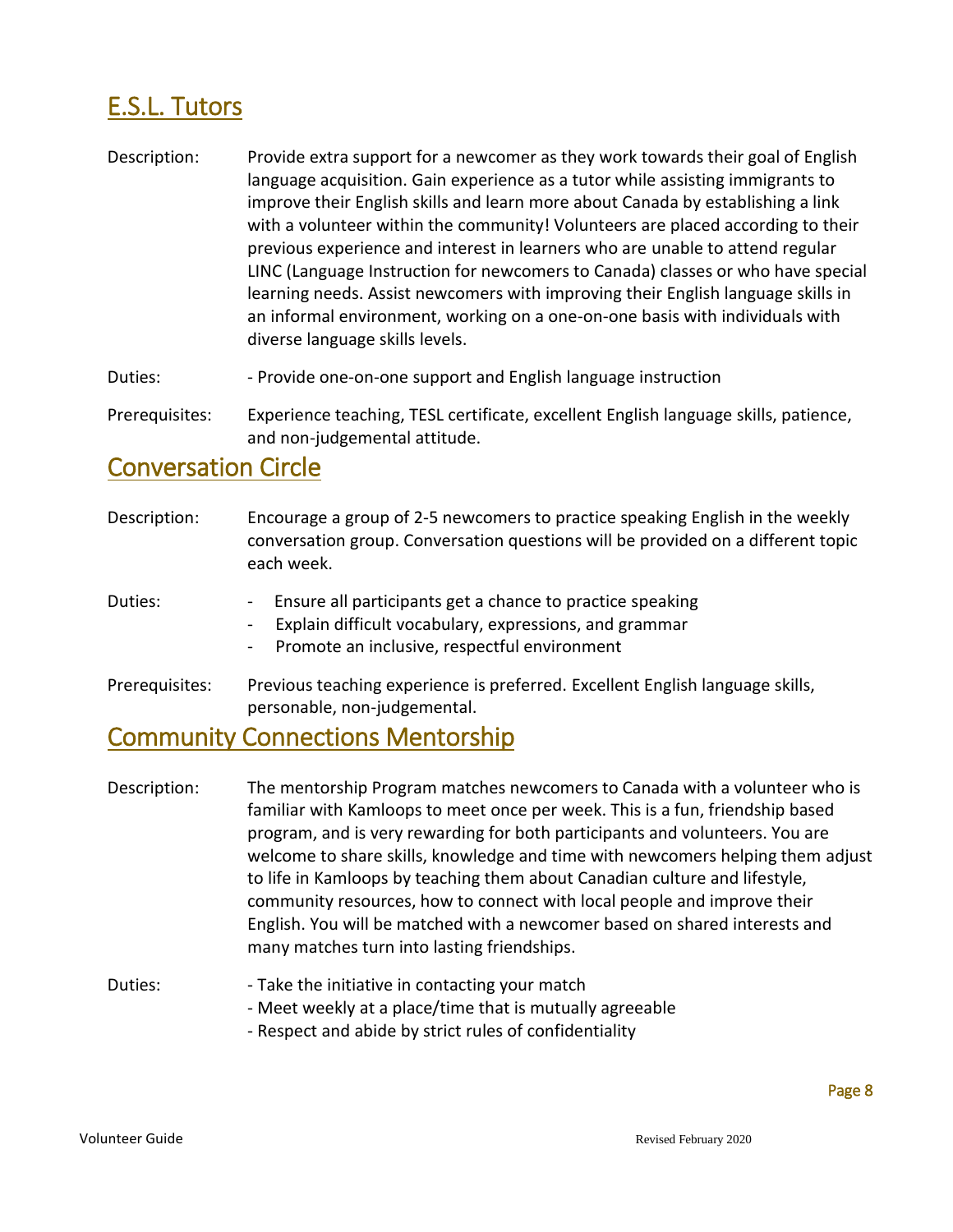### Community Connections Mentorship continued

Prerequisites: This person must be very familiar with Kamloops and Canadian culture. This volunteer must also be open to learning about new cultures, patient and understanding, non-judgemental.

### Computer Mentors

- Description: Share your computer skills with small groups of newcomers looking for help with basic skills. For some participants, learning to use e-mail and social media can help them connect with family and friends, while for others learning MS Office and Excel can be the key to helping them find employment.
- Duties:  **Attend weekly 1 hour sessions** - Instruct 1-3 newcomers on basic computer functions, based on their needs
- Prerequisites: Must have good computer skills and an interest in teaching. Must be patient and able to give clear instructions.

### Workshop and Program Facilitators

- Description: Help newcomers to Canada settle into our community by sharing your skills with them! Whether you are a yoga instructor who wants to give back, or a history buff who can help teach Citizenship, you are welcome to pitch us your programming ideas! We are always looking for experts who can share their professional knowledge and skills with newcomers to live a healthy lifestyle through workshops and presentations. For example law, medical, therapy, dental and nutrition workshop.
- Duties: - Meet with Community Connections Coordinator to discuss your programming idea - Share your expertise on a particular topic. This can be a weekly recurring
	- program, or a one-time event.
- Prerequisites: Must be qualified to teach or instruct on the topic at hand requirements for this will vary. Must have the ability to teach in a respectful, non-judgemental manner. Experience working with diverse groups is an asset.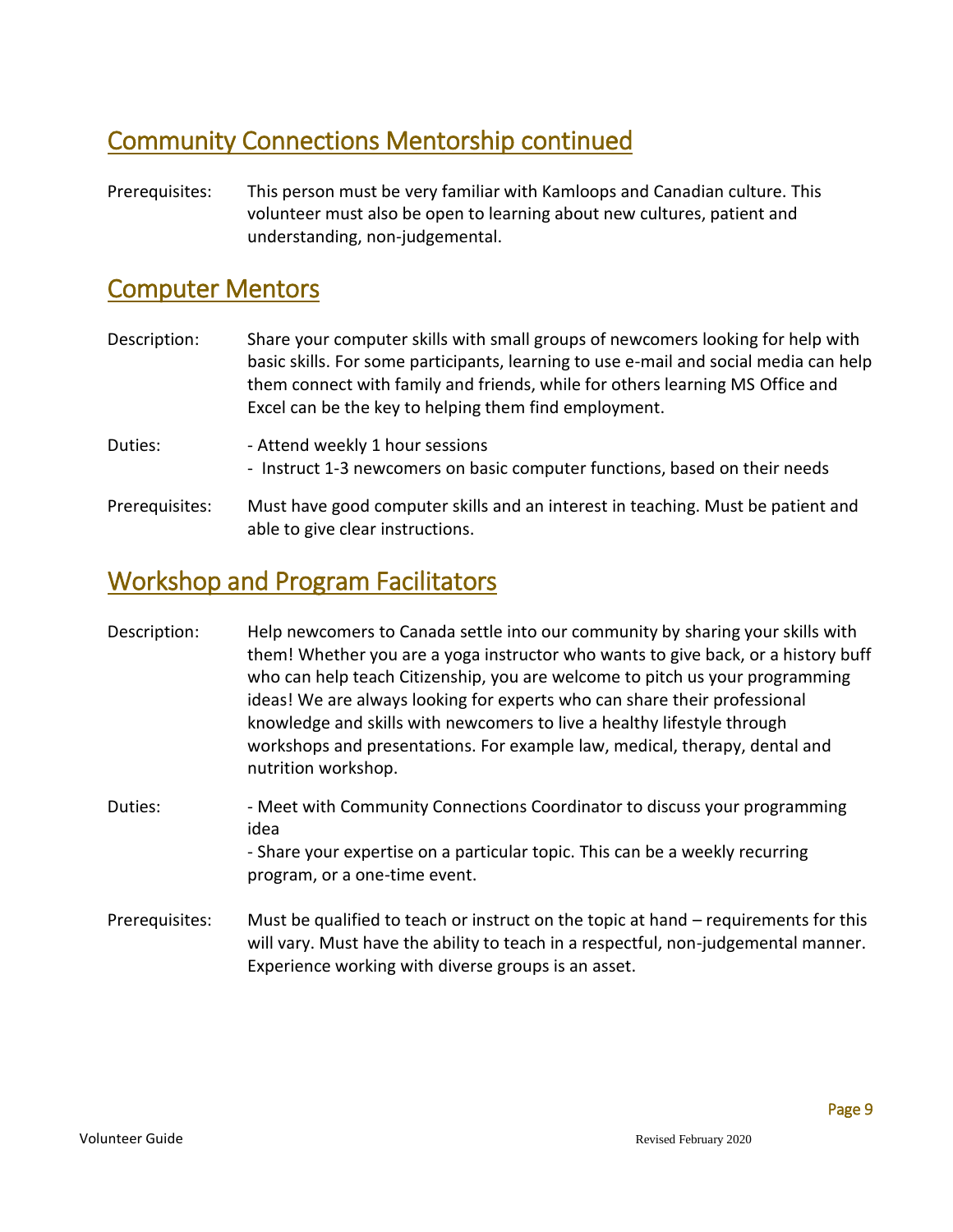### Special Events Assistants

- Description: Volunteers are needed to provide support for a variety of events. Come early and help us set up the room, then welcome the participants as they arrive. Join in the event and then help us clean up when it's done!
- Prerequisites: All you need is to be a good team player! This is a great volunteer opportunity for those who are still learning English.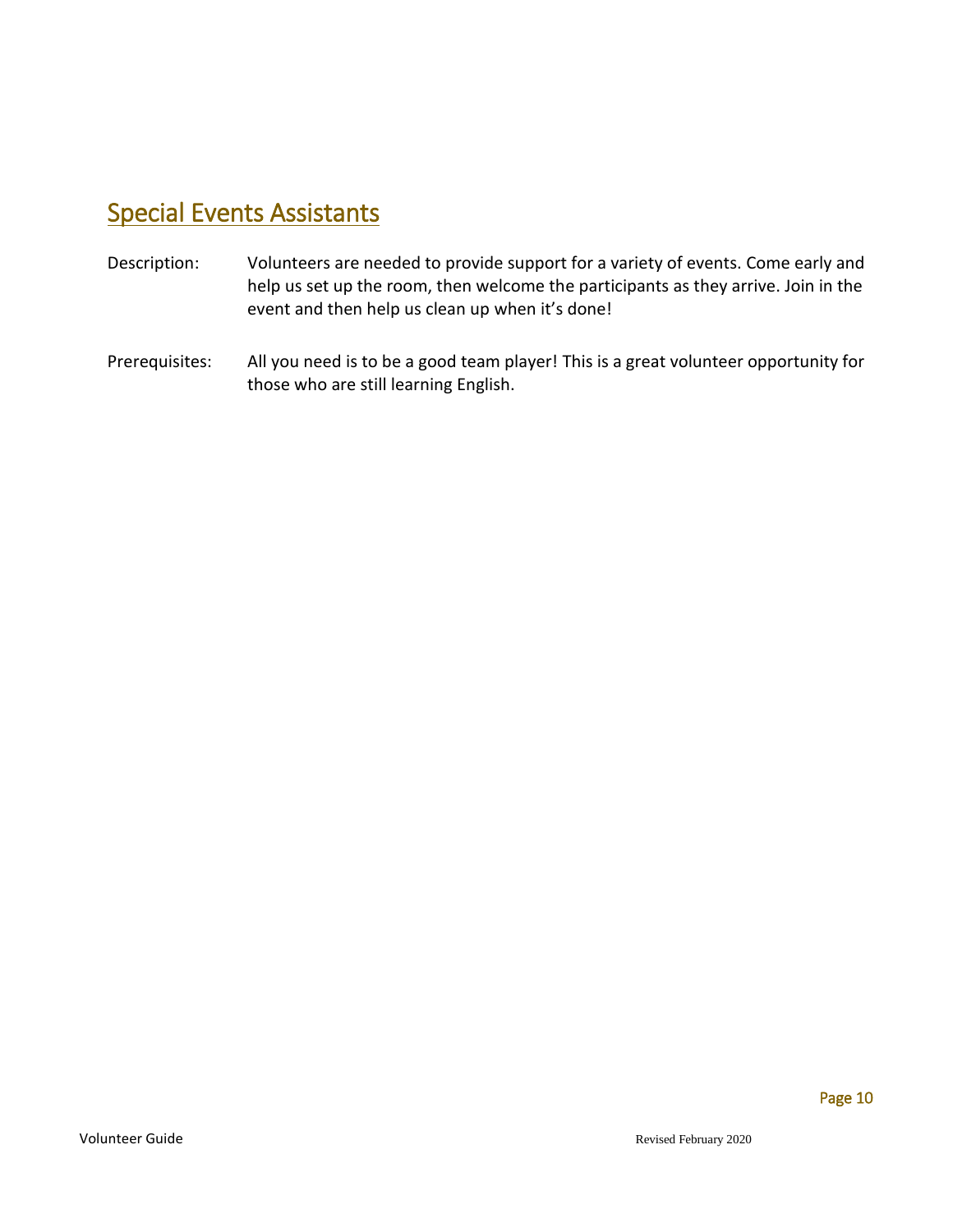# General Guidelines

### <span id="page-12-0"></span>Things Not To Do/Say as a Volunteer

- Give advice..."you should..."
- Ridicule or put down clients... "can't you get the answer...?"
- Respond in a judgmental way; develop a non-accepting climate.
- Express sympathy or feel sorry for the client…"that must be so, so awful; oh you poor thing…."
- Ask irrelevant questions, ask questions about the client's personal life.
- **Interrupt or dominate the interaction.**
- Talk about self instead of focusing on the concern for the client or respond to something other than what he/she may be saying.
- **Talk down to the client.**

### Things to Do/Say as a Volunteer

- **EXECTE ATTE:** Listen by demonstrating attending behaviour: eye contact, "yes," nodding.
- Show faith in the ability of the client to solve the lesson, giving time for them to answer the question(s).
- **Show caring, understanding, support, and acceptance.**
- Ask questions which are directly related to the conversation or client's lesson.
- Offer relevant information.
- Speak clearly in a normal tone of voice and as close to a normal pace as possible; but if you notice that the client is not understanding, then speak more slowly.
- If the client does not understand try to say it differently; do not keep repeating the same message.
- Use diagrams and drawing (if possible) to help the client to understand.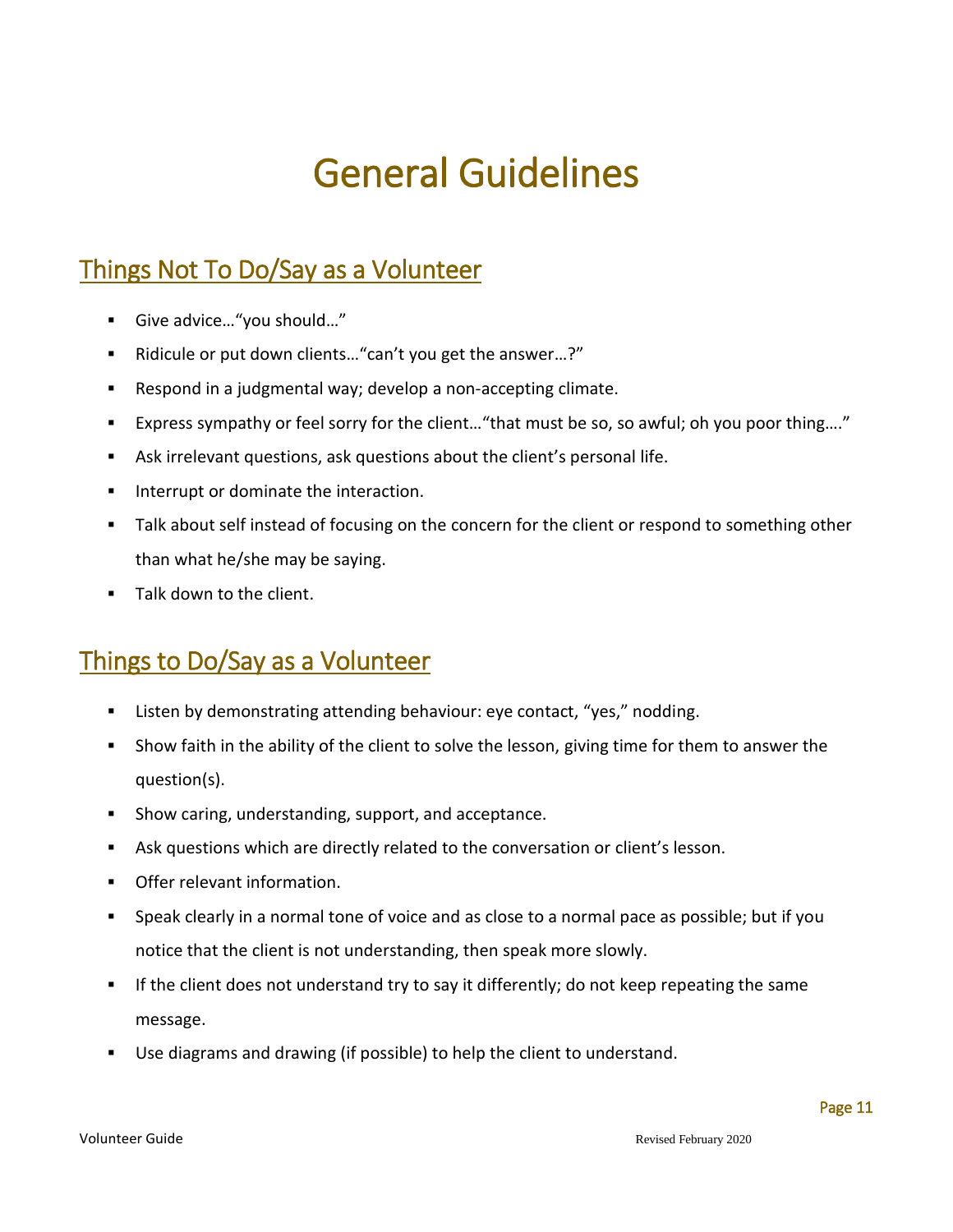# Qualities of a Good Volunteer

- <span id="page-13-0"></span> An enthusiastic desire to work with or for immigrants, visible minority Canadians, or new Canadians.
- A sense of humor.
- **Positive behaviour and attitude.**
- **Patience.**
- **•** Outgoing personality.
- **Emotional maturity.**
- **Leadership abilities.**
- **Acceptance of responsibilities.**
- **Filexibility yet firmness in providing guidance.**
- Sets a good example.
- **Reliable and punctual.**
- **Well prepared.**
- Co-operative and accepting of directions from the staff.
- **Willingness to grow and learn as a person.**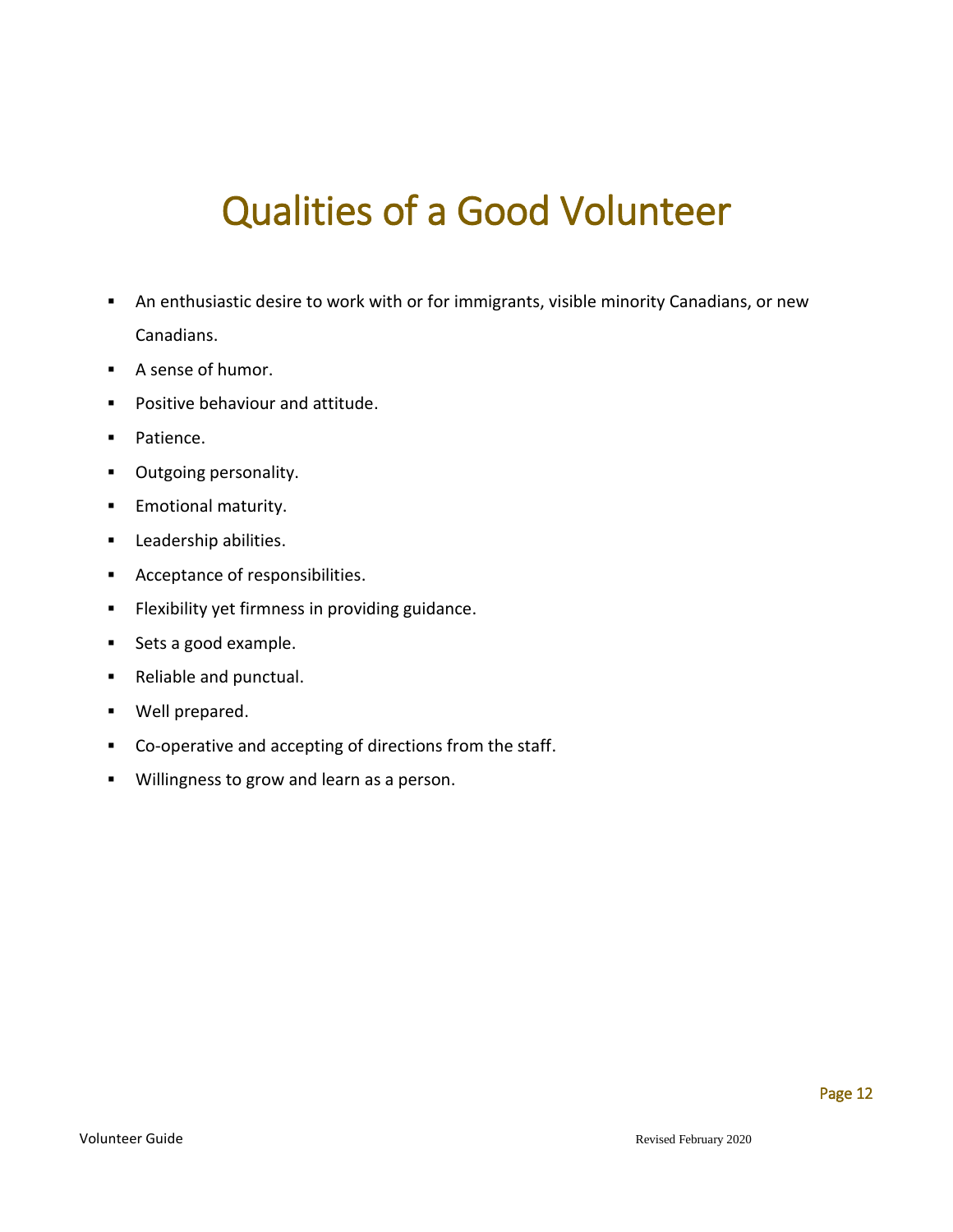# Responsibilities of a Volunteer

#### **Commitment**

In order for the services of Kamloops Immigrant Services to be successful, it is essential for volunteers to be reliable and dependable. Once you have made a promise to be available, please live up to your words.

### Completion of services

It is the responsibility of the volunteer to notify the Volunteer Coordinator if he or she will no longer be available to volunteer at the agency.

#### Change of Contact Information

It is the responsibility of the volunteer to notify the Volunteer Coordinator of any changes in address or phone number.

### Representative of Kamloops Immigrant Services

Volunteers must be aware that they are a representative of Kamloops Immigrant Services and will be viewed as such by the clients and public.

#### Providing Information

It is essential that volunteers only give accurate information to clients. If a client is requesting information then the volunteer must refer the client to one of the Settlement Counsellors at Kamloops Immigrant Services who have access to all current and accurate information.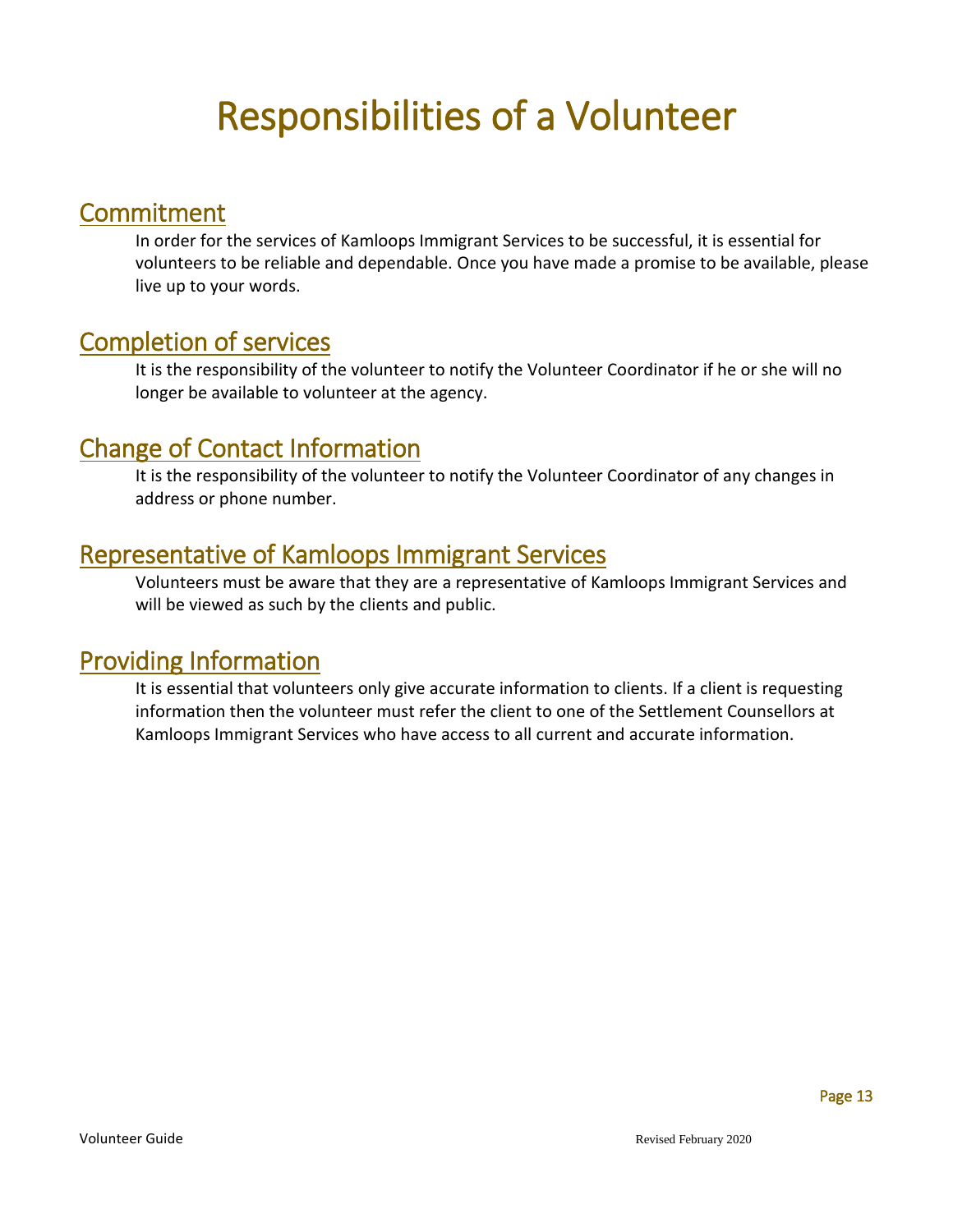# <span id="page-15-0"></span>Policies at Kamloops Immigrant Services

### **Confidentiality**

Maintaining confidentiality is *one of the most important responsibilities.* Information concerning the clientele, staff, and volunteers at Kamloops Immigrant Services must be confidential. If there is information which you feel must be shared, do so only with the appropriate staff member of Kamloops Immigrant Services.

### Use of Name of the Organization

Individuals should only speak on behalf of the agency if they have been asked to by the Board of Directors or the Executive Director. In all other situations, volunteers should make it clear that they are speaking for themselves.

### Political Affiliation

Kamloops Immigrant Services is a non-partisan organization; therefore, volunteers should not associate the agency to any particular political member or organization without the permission of the Board of Directors or the Executive Director.

### Religious and Cultural Affiliation

Kamloops Immigrant Services treats each and every individual with the utmost respect regardless of culture, religion, or race. Thus, volunteers should not associate the agency to any particular religion or culture organization without the permission of the Board of Directors or Executive Director.

### Use of Resources

Resources of Kamloops Immigrant Services are not to be used for any reason or business purpose that is not directly related to the agency. This includes the equipment and space owned by the agency.

### Acceptance of Gifts

The acceptance of gifts is discouraged by Kamloops Immigrant Services. If a client wishes to express his or her gratitude, he or she should donate to the agency.

### K.I.S. Responsibility

As a volunteer at Kamloops Immigrant Services, you have the right to be safe, to be treated with respect and dignity by staff and clients, to access all of Kamloops Immigrant Services' resources as required by your volunteer duties and to receive an appropriate orientation to the agency, its policies, and procedures.